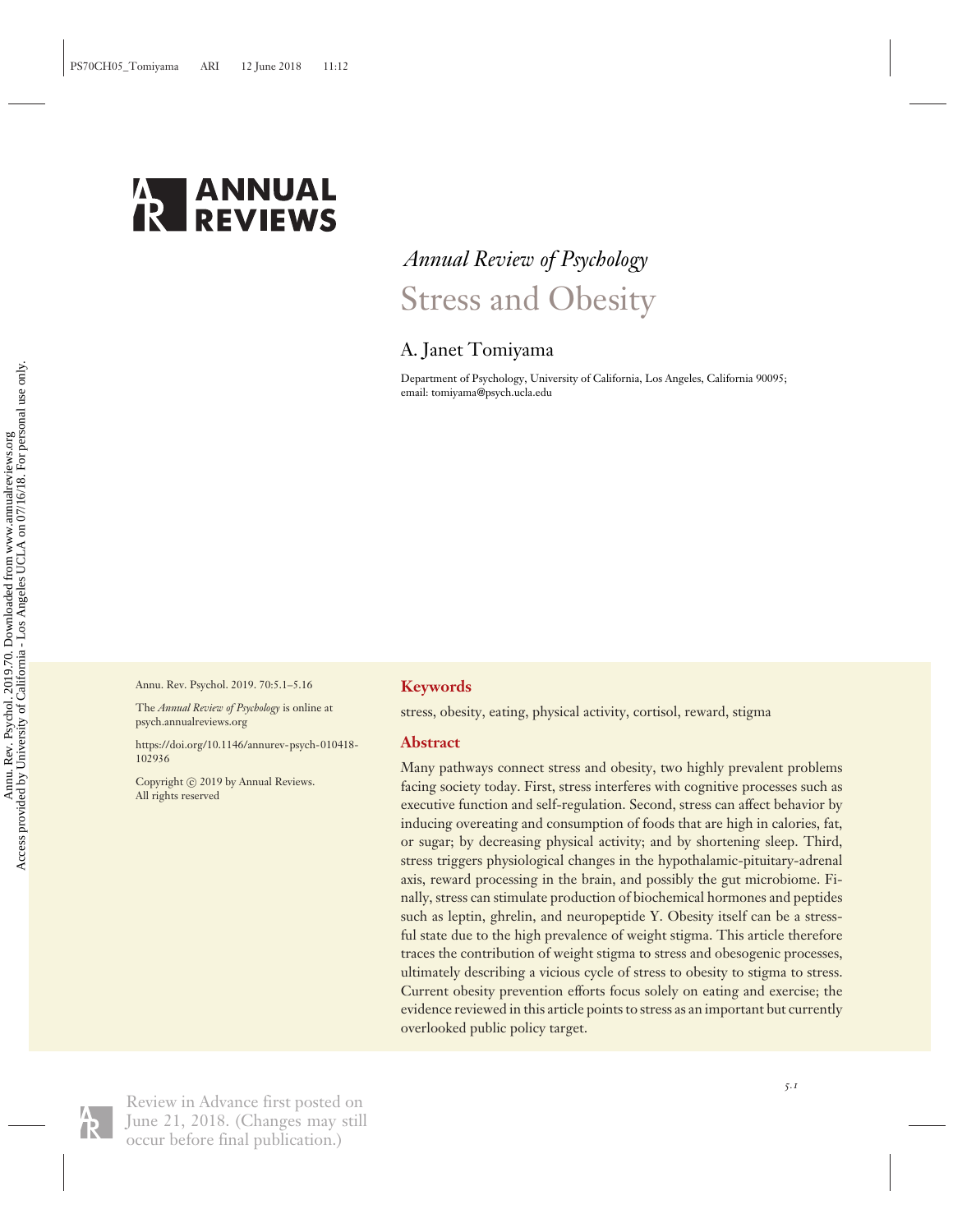#### **Contents**

## **INTRODUCTION**

We live in a highly stressed society. National surveys conducted by the American Psychological Association (APA) show that a majority of US citizens reports moderate to high levels of stress (Am. Psychol. Assoc. 2012, 2017). At the same time, over one-third of US adults are in the obese category, meaning that they have a body mass index (BMI) greater than 30 (Hales et al. 2017). Could these phenomena be related? Obesity has many causes, including strong genetic origins (Bell et al. 2005), but could stress play at least a partial role? Based on the available scientific evidence, the conclusion of this review is that, yes, through multiple pathways, stress plays a role in the development and maintenance of obesity.

The idea that stress—that nebulous psychological experience—could determine a person's body mass may seem far-fetched. However, viewed through an evolutionary lens, it makes good sense that stress would affect metabolic processes. Our stress systems evolved to help us escape life-threatening situations, which, in ancestral times, often involved considerable metabolic effort. Our stress-response systems are responsible for releasing glucose into the bloodstream so that our muscles have the energy to flee (or fight, if that is the preference) predators and other physical threats (Lovallo & Thomas 2000). In modern times, however, most of the stressors we encounter are psychological (e.g., a fight with a spouse, hard times at work, worrying about money) rather than physical. Our bodies nonetheless still respond as if the stress is physical. This leaves us in a situation where the excess energy has nowhere to go and tends to ultimately be deposited as body fat (Björntorp 2001). Thus, stress and metabolic processes are intricately linked, and indeed, epidemiological studies show that stress and BMI are related (Block et al. 2009, Moore & Cunningham 2012), and a meta-analysis of longitudinal studies found a positive relationship between stress and weight gain (Wardle et al. 2011).

For the purposes of this article, stress is defined using Andrew Baum's comprehensive characterization: "a negative emotional experience accompanied by predictable biochemical, physiological, cognitive, and behavioral changes that are directed either toward altering the stressful event or accommodating to its effects" (Baum 1990, p. 653). Indeed, stress and obesity are linked through each of these types of changes, although more often toward the goal of accommodating to the effects of stress rather than of altering the actual stressful event. In other words, many of the pathways that lead from stress to obesity are attempts by an individual to cope with the negative emotional aspects of stress. These many pathways are summarized in **Figure 1**. Stress can be characterized as acute or chronic. As the main outcome in the model is obesity, which is by definition something that develops over time, this is a chronic stress model. However, repeated episodes of acute stressors can accumulate to cause obesity by repeatedly activating these pathways.

*5.2 Tomiyama*

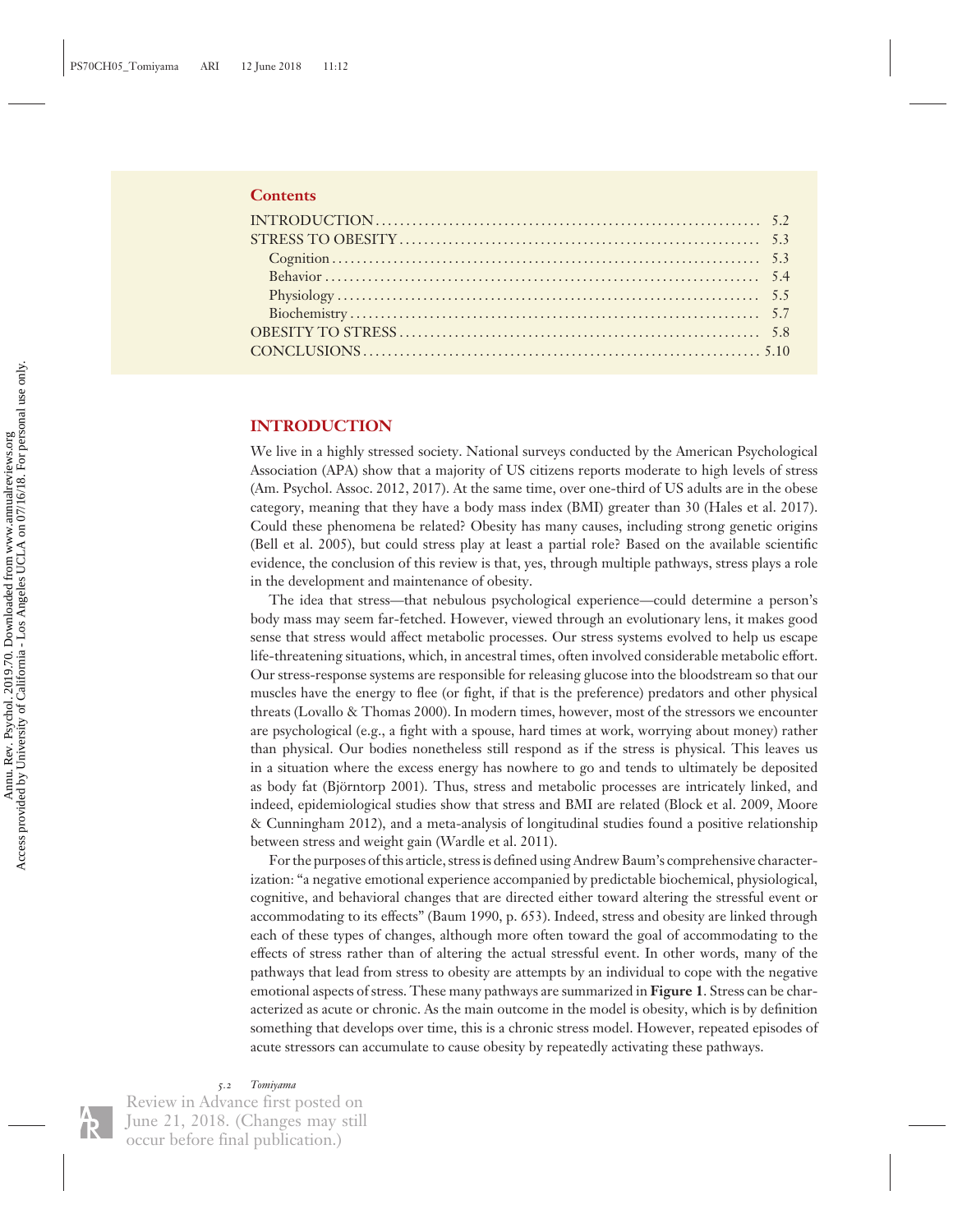

#### **Figure 1**

Pathways that connect stress to obesity. The components in the blue box are theorized to interact with one another, although existing studies do not test all possible interactions. Weight stigma is characterized as a stressful state, thus creating a positive feedback loop.

The pathways that connect stress to obesity are organized in the model and this article according to the four categories of changes resulting from stress in Baum's characterization—cognition, behavior, physiology, and biochemistry. Importantly, the factors identified in the model affect one another. For example, self-regulation is necessary to control food intake. The relationships can also be bidirectional. For example, lack of sleep can hinder physical activity, and lack of physical activity can disrupt sleep. Empirical evidence for these interactions are noted when available, but an overarching point to keep in mind is that the true state of affairs is likely one in which many of these factors simultaneously affect many others in an emergent process—something that is difficult, if not impossible, to capture within a single study.

One often overlooked aspect of stress and obesity is that obesity in itself can be a stressful state. Throughout most of the world, strong stigma against heavier bodies exists (Brewis et al. 2011). Weight stigma is defined as the sum of prejudice, discrimination, and negative attitudes aimed at those perceived as overweight (Tomiyama 2014) and is highly prevalent (Spahlholz et al. 2016). Some studies report that weight stigma is even more common than stigma based on other social identities, such as race and ethnicity or gender, in certain domains (e.g., interpersonal mistreatment) (Puhl et al. 2008). Experiencing weight stigma can induce stress, and thus, this review also addresses this feedback pathway linking obesity to weight stigma and back to stress.

The following sections review evidence for each of the pathways depicted in **Figure 1**. As this review covers multiple systems spanning the mind, behavior, and body, it focuses, by necessity, on seminal studies, reviews, and meta-analyses, and studies with the most rigorous designs or those that offer particularly strong insight. Nonhuman animal studies are described when human data are lacking or impossible to obtain.

## **STRESS TO OBESITY**

#### **Cognition**

Self-regulation is important for controlling one's own behavior and is relevant in this case because self-regulation is required to enact obesity-preventing behaviors such as eating and physical activity (Heatherton 2011). Stress, however, can undermine self-regulatory cognitive processes such as executive functioning (Pechtel & Pizzagalli 2011) and interferes with the brain areas responsible for self-regulation (Liston et al. 2009).

*www.annualreviews.org* • *Stress and Obesity 5.3*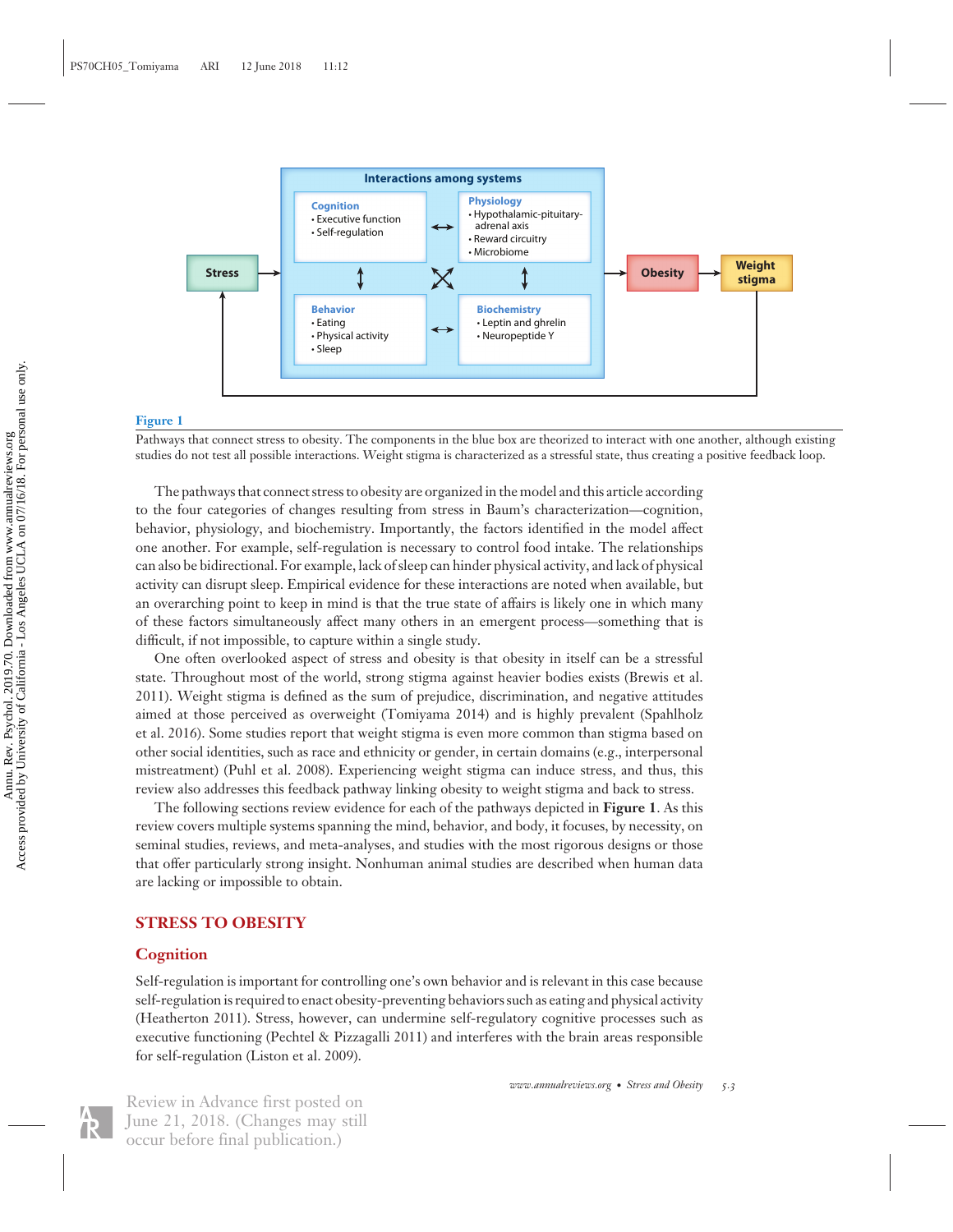In one illustrative study, Evans and colleagues (2012) used a delay of gratification task wherein children (244 9-year-olds) were told that they could have a medium-sized plate of candy now or a large plate later. Children who had experienced more cumulative life stressors were more likely to choose the large plate of candy, and those children, in turn, had higher BMI growth 3 years later.

Stress can also inhibit cognitive emotion regulation (Raio et al. 2013), thus rendering individuals even more susceptible to emotional processes that can trigger unhealthy eating (see the next section). Thus, stress can lead to obesity by hindering the cognitive processes required for selfregulation.

#### **Behavior**

Failures in self-regulation can feed into the deleterious health behaviors discussed in the following sections. However, stress can also promote these behaviors in the absence of an explicit selfregulation goal.

**Eating.** The slogan for Mars Inc.'s chocolate candy bar, "Milky Way: comfort in every bar," describes the phenomenon in which individuals eat to comfort their stress-related negative emotions. Individuals can eat more or eat differently under stress, with most gravitating toward palatable foods that are high in sugar, fat, and calories (Adam & Epel 2007, Torres & Nowson 2007). The behavior of stress-induced eating is highly prevalent, with 39% of US adults in an APA survey reporting that they either overeat or eat unhealthy foods in response to stress (Am. Psychol. Assoc. 2012). Other survey studies support a general pattern whereby individuals engage in unhealthy eating post-stress (Torres & Nowson 2007). For instance, a study of workplace stress showed that employees reported higher energy, saturated fat, and sugar intake during high-workload periods (Wardle et al. 2000). Experimental and daily diary studies support these survey data, showing that, for example, people randomly assigned to unsolvable (versus solvable) anagrams ate more high-sugar, high-fat food (Zellner et al. 2006), and that daily hassles were associated with increased high-fat and high-sugar snack consumption (O'Connor et al. 2008).

Furthermore, humans are not the only animals to engage in stress-induced eating. For example, rats exposed to numerous kinds of stress engage in stress-induced eating of lard and sucrose (Pecoraro et al. 2004). Stress-induced eating has also been observed in captive common marmosets ( Johnson et al. 1996). The fact that this behavior is conserved across species indicates that the behavior is likely important for humans, as well (Dallman et al. 2005). In sum, stress-induced eating is a major pathway through which stress begets obesity, whether that manifests as eating more or eating more unhealthily.

**Physical activity.** Stress can disrupt activity patterns, whether by decreasing physical activity or by increasing sedentary behavior. In other words, people can volitionally exercise less due to stress and simultaneously or independently spend more time being sedentary. Of the two, the evidence is stronger for decreased physical activity. A survey of over 12,000 participants found that higher stress was related to less frequent exercise (Ng & Jeffery 2003), and similarly, a longitudinal study of almost 1,400 women showed 3-year prospective relationships between higher perceived stress and lower leisure-time physical activity (Mouchacca et al. 2013). This latter study did not find associations between higher stress and more sedentary behaviors like sitting time or television viewing (or, in fact, higher palatable food intake).

A very comprehensive review divided 168 studies testing the link between stress and physical activity by the different types of stressors that the studies examined (Stults-Kolehmainen & Sinha 2014). Focusing on the 55 longitudinal studies that they identified, the authors found that a majority of studies supported an association whereby greater stress was tied to less physical activity. This was

*5.4 Tomiyama*

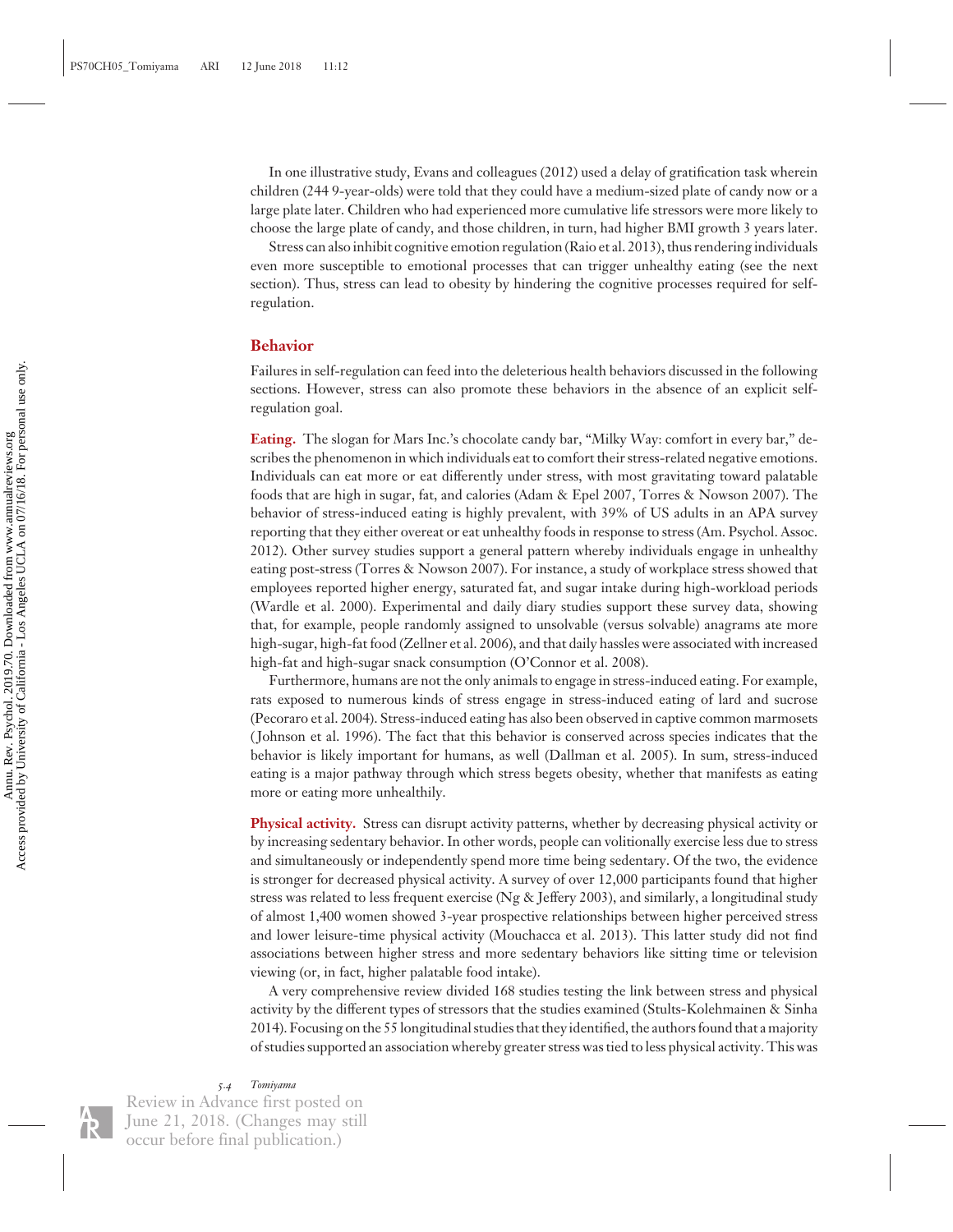true across objective stressors such as examination stress or caregiving stress, as well as subjective stressors. There were, however, several null studies (although those had weaker designs), and in some cases, stress predicted more physical activity. The authors speculated that those findings may have reflected the tendency for some individuals to use exercise as a means to cope with stress. Nonetheless, the preponderance of evidence indicates that stress disrupts physical activity, thus leading to a higher likelihood of obesity.

**Sleep duration.** Stress is a known disrupter of sleep (Akerstedt et al. 2007). Sleep, in particular shorter sleep duration, is tied to a higher likelihood of obesity (Ogilvie & Patel 2017). A systematic review of 31 cross-sectional and five longitudinal studies found that shorter sleep duration was independently associated with and predictive of higher weight, higher likelihood of obesity, and other adiposity markers (Patel & Hu 2008). A meta-analysis quantified the relationship between sleep duration and BMI, finding that the pooled odds of obesity were 1.55 with shorter sleep duration. Viewing the data another way, the decrease in BMI was −0.35 for every hour increase in sleep (Cappuccio et al. 2008). Another review of this literature concurred with these general conclusions but noted that there are some studies that find a U-shaped relationship between sleep duration and weight, with long sleepers also having higher body weight (Marshall et al. 2008).

According to a model by Patel & Hu (2008) based on findings from experimental sleep deprivation studies, four mechanisms tie poor sleep to higher weight. The first is a direct physiological pathway, with shorter sleep decreasing thermogenesis, thereby decreasing one's energy expenditure (Shaw 2005). Shorter sleep can also promote fatigue, further contributing to decreased energy expenditure via reduced physical activity and increased sedentary behavior (Dinges et al. 1997). Shorter sleep also makes people report being hungrier (Spiegel et al. 2004b), particularly for high-fat and -carbohydrate foods. This effect appears to be mediated by leptin and ghrelin (Spiegel et al. 2004a,b), which are appetite regulating hormones covered in more detail below. Finally, those who sleep for a shorter period of time are, by definition, awake longer, meaning that they have more time to eat, although this pathway has not found much empirical support (Patel & Hu 2008). Thus, many pathways tie short sleep duration to obesity, but research is needed that ties stress to short sleep duration to obesity in a single study.

#### **Physiology**

Stress reliably causes activation of multiple physiological systems. Of these, the three pathways that are most pertinent to obesity are discussed next.

**Hypothalamic-pituitary-adrenal axis activation.** When an individual perceives stress, a physiological cascade occurs in the hypothalamic-pituitary-adrenal (HPA) axis (Lovallo & Thomas 2000). Corticotropin-releasing factor (CRF) is sent from the hypothalamus to the pituitary gland, which sends a signal to the adrenal glands via adrenocorticotropic hormone. The adrenal glands, which sit atop the kidneys, then secrete the hormone cortisol. Although cortisol has many jobs in the body, it is critical to the discussion of stress and obesity because it triggers processes that lead to weight gain.

First, cortisol promotes eating. The strongest evidence for this comes from studies that administer synthetic glucocorticoids to participants and then measure their eating. In one such study, Tataranni and colleagues (1996) demonstrated that participants randomly assigned to ingest cortisol versus placebo ate more food. A seminal study by Epel and colleagues (2001) supports this notion in the context of naturally occurring levels of cortisol, finding that participants experiencing a standardized laboratory stressor who had higher cortisol ate more food than those with lower cortisol. Cortisol also promotes eating by reducing the brain's sensitivity to leptin (Jéquier 2002),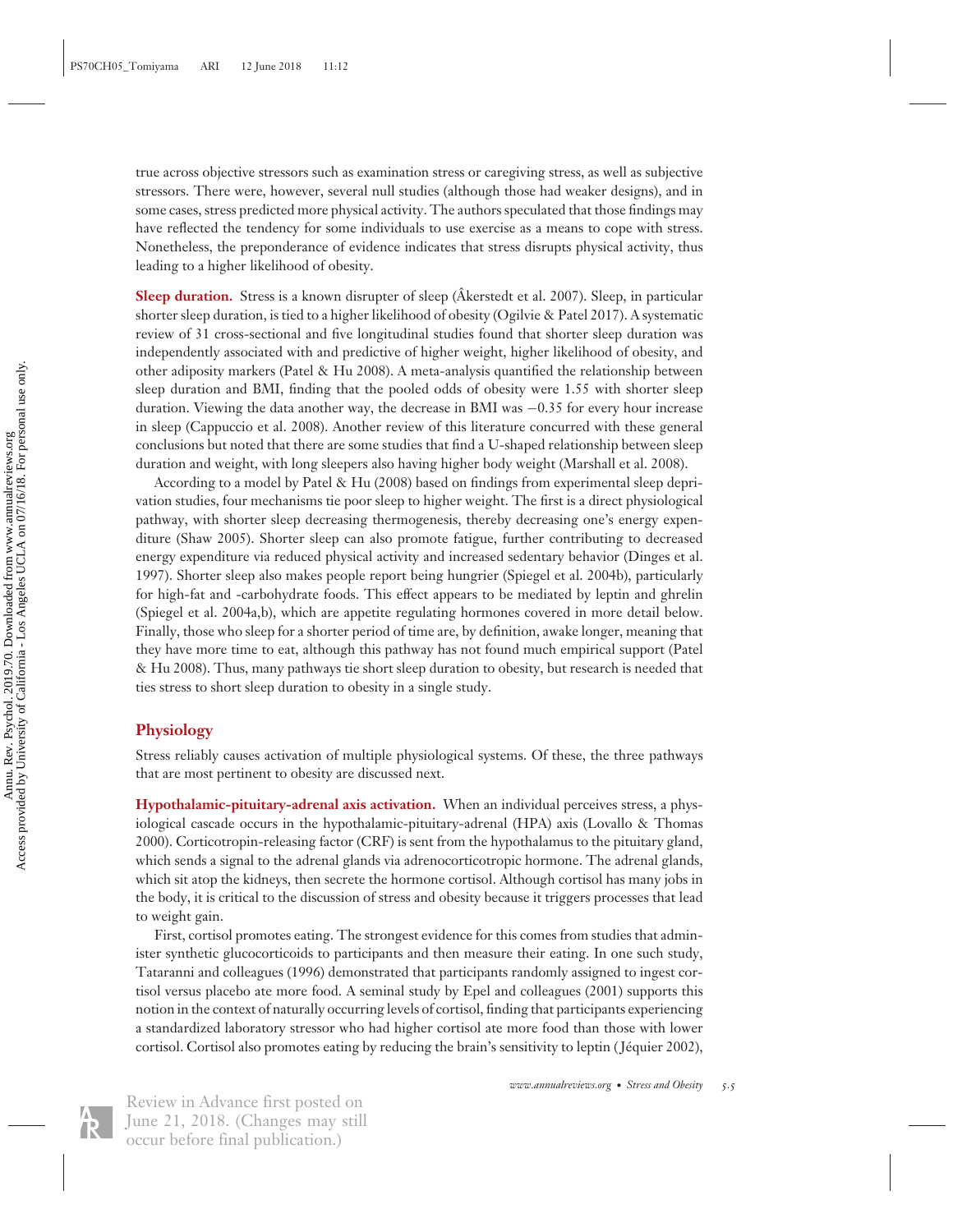regulating neuropeptide Y (NPY) stimulation (Sinha & Jastreboff 2013), and potentiating reward pathways, as discussed in more detail below.

Second, cortisol directly promotes fat deposition, particularly in the abdominal region. This is readily evident in Cushing's disease, in which individuals have congenitally high levels of cortisol. A hallmark symptom of Cushing's disease is abdominal obesity, which resolves when cortisol is medically reduced to normal levels (Björntorp 2001, Shibli-Rahhal et al. 2006). Diurnal salivary and 24-h urine cortisol levels predict higher BMI and abdominal obesity (Fraser et al. 1999, Rosmond et al. 1998). Indeed, the link between cortisol levels and abdominal obesity is so consistently observed that abdominal obesity has been suggested as a marker for long-term cortisol levels (Björntorp & Rosmond 2000). Abdominal obesity is a particularly toxic pattern of fat deposition and predicts poor metabolic and cardiovascular health in longitudinal studies (Despres´ et al. 2001).

In sum, cortisol—the end product of stress-responsive HPA axis activation—can promote obesity in two ways. First, it stimulates eating on its own, both through other hormones and peptides and through its effects on the brain and reward processing. Second, cortisol can directly promote fat deposition, particularly in the abdominal region.

**Reward processing.** Stress makes people susceptible to substances that, via reward processing, motivate individuals to overconsume them (Sinha 2008). Foods high in sugar, fat, and calories are examples of such substances. In fact, highly palatable foods like sugar have addictive potential, indexed by signs of tolerance, withdrawal, and neurochemical changes in the nucleus accumbens, sometimes to an even greater extent than cocaine in nonhuman animal models, as shown in the landmark work by Bart Hoebel (for a discussion of this work, see Avena 2010). A hallmark symptom of addictive-like behavior is wanting (i.e., motivation or desire for a substance) and intake of a substance in the absence of liking (i.e., enjoyment in consuming a substance; Berridge et al. 2010), and acute stress increases both food wanting and food intake in humans (Lemmens et al. 2011).

Dopamine is a neurotransmitter that codes for pleasure and enhances the desire for food (Volkow et al. 2013). Stress independently triggers dopamine release, as reliably shown in nonhuman animals (Dallman 2010) and in a few human studies (Pruessner et al. 2004, Wand et al. 2007), and this dopamine release has further downstream effects on food seeking and eating (Dallman 2010).

In turn, eating highly palatable foods further affects reward processing to augment the stresseating cycle. Changes in CRF, glucocorticoids including cortisol, and norepinephrine sensitize reward centers in the brain such as the nucleus accumbens and dorsal striatum, which increases the drive to eat these foods (Cottone et al. 2009, Sinha & Jastreboff 2013). Through negative reinforcement (Adam & Epel 2007), these foods can serve to provide relief from both stressful states and the hedonic withdrawal that occurs as a result of long-term exposure to cortisol (Dallman et al. 2003) and can then be ingrained as reward-driven habits (Schwabe & Wolf 2009). Thus, stress, reward, and highly palatable foods form a positive feedback loop, captured by Sinha & Jastreboff (2013) in their sensitized feedforward process model.

**Microbiome.** In a fascinating emerging area of research, it is becoming evident that the microbes in the gastrointestinal tract (collectively referred to as the gut microbiome) are both responsive to and generative of psychological states such as stress. The nonhuman animal literature has now amassed a solid body of evidence showing that the gut microbiome is affected by stress, whether acute (Galley et al. 2014), chronic (Moussaoui et al. 2017), or even prenatal (Golubeva et al. 2015). In turn, and more eerily, the gut microbiome can affect how we feel and behave. This happens through afferent (body to brain) neural signaling through the vagus nerve, generation of endocrine

*5.6 Tomiyama*

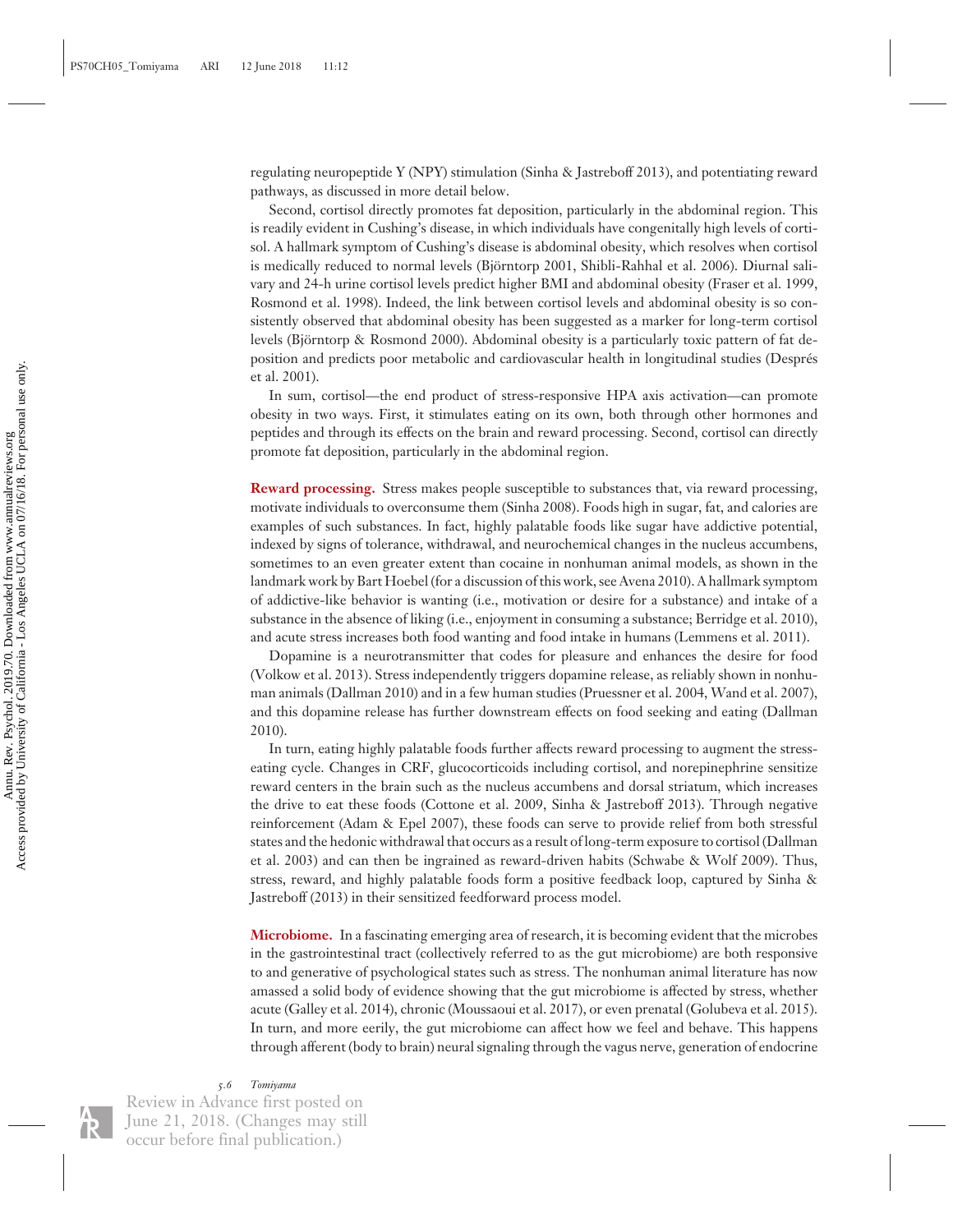hormones and neurotransmitters, and immune signaling (see Foster et al. 2017). Different compositions of gut microbiota can affect how stress responsive an organism is, and thus, one way that the gut microbiome could affect obesity is by increasing stress and stress-related physiological activation. For example, transferring gut microbiota from stress-prone mice to normal mice induces anxiety-related behaviors, and doing the opposite—transferring gut microbiota from normal mice to stress-prone mice—induces reduction in anxiety (Bercik et al. 2011). The gut microbiome is also capable of increasing the activity of the HPA axis (Tilders et al. 1994).

Relevant to stress and obesity, the gut microbiome can also influence eating behavior through several mechanisms. Much of this evidence comes from models that use germ-free mice, which are born and raised in sterile conditions and thus without microbiota. For instance, germ-free mice have more sweet and fat taste receptors than regular mice (Duca et al. 2012, Swartz et al. 2012). Microbes can also manufacture ghrelin and NPY, as well as peptides that act like these appetiteregulating hormones (Fetissov et al. 2008). Germ-free mice, in contrast, have lower levels of satiety hormones like leptin (Duca et al. 2012).

In addition to eating behavior, the gut microbiome also directly influences body weight. In the mouse model, for example, raising genetically obesity-prone mice in a germ-free environment results in lean mice (Bäckhed et al. 2004). Interestingly, this result was independent of food consumption and, rather, due to intestinal changes that led directly to larger fat cells. In a human twin study, researchers found that the twin without obesity had a more diverse gut microbiome than the twin with obesity (Turnbaugh et al. 2009).

Although the literature on the gut microbiome and obesity in nonhuman animal models is substantial and growing rapidly, there is currently only a small literature on humans. In human intervention studies, there is some evidence that changing the gut microbiome through probiotics such as *Lactobacillus* or *Bifidobacterium* affects weight by promoting weight and abdominal fat loss and by reducing weight gain (Alcock et al. 2014), even when energy intake and exercise are held constant (Kadooka et al. 2010).

What is missing from even the nonhuman animal literature is evidence that ties the entire chain together—that is, no study has shown that the specific gut microbiome changes resulting from stress are, in turn, directly responsible for changes in eating behavior and weight gain. While this is an exciting area of research, an important further caveat is that very strong evidence in animal models has not always translated to humans (Kelly et al. 2017).

#### **Biochemistry**

In addition to activating physiological systems, stress can also modulate levels of biochemical substances that are relevant to weight and obesity. Leptin, ghrelin, and neuropeptide Y are discussed in the following sections. However, other appetite-stimulating peptides, such as Agouti-related peptide and propriomelanocortin, are also implicated in stress, but the literature on these peptides is much smaller (Maniam & Morris 2012) and is thus not covered in this review.

**Leptin and ghrelin.** Although it is considerably less established compared to the literature on stress and cortisol, a small amount of evidence indicates that the hormones leptin and ghrelin may respond to stress. These hormones govern appetite in opposite ways. As evidenced by exogenous administration studies, leptin suppresses appetite, and ghrelin stimulates it (Schwartz et al. 2000). Ghrelin also heightens food reward processes (Dickson et al. 2011, Perello & Zigman 2012). Thus, these two hormones represent important regulators of appetite and, over time, weight gain.

Rather than contributing to obesity, leptin in the context of stress may be an individual difference factor preventing weight gain. One study directly examined the role of leptin in the context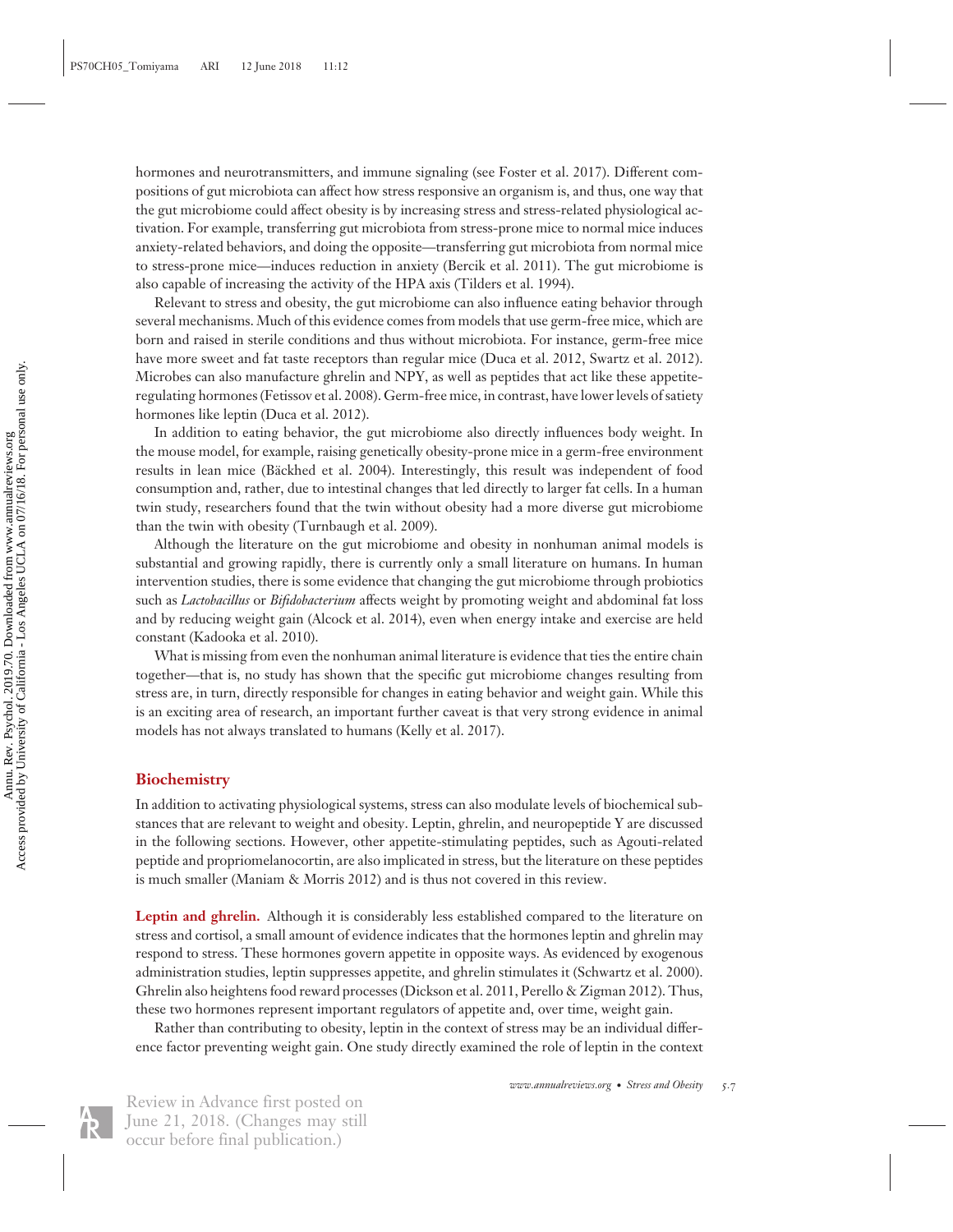of stress-induced eating (Tomiyama et al. 2012). Participants were repeatedly sampled for leptin while undergoing a standardized laboratory stressor and were offered an array of high- and lowfat sweet and salty foods. Those that reacted to the stressor with the most leptin ate the smallest amount of high-fat sweet foods. Although baseline levels of leptin did not predict eating post-stress in this study, a similar study found that individuals with higher daily leptin levels ate less food post-stress (Appelhans 2010).

However, an alternative perspective on leptin could be formulated given that individuals with obesity tend to be leptin resistant—that is, they actually have higher levels of leptin than lower-BMI individuals, but the leptin signal is not being heard due to fewer leptin receptors in the body (Mantzoros 1999). Stress could, therefore, beget obesity by increasing leptin repeatedly, contributing to leptin resistance and obesity over time. This theory is speculative and needs much more empirical support, but there is some evidence that stress increases leptin for all individuals (Brydon et al. 2008), rather than only for some, as in the two studies discussed above (Appelhans 2010, Tomiyama et al. 2012). For example, participants in a study by Brydon and colleagues (2008) underwent two laboratory stressors and, on average, leptin increased across the entire study sample from pre- to post-stress.

Compared to leptin, ghrelin represents a more straightforward path from stress to obesity. For example, Raspopow and colleagues (2010) randomly assigned individuals to either a modified Trier Social Stress Test (a gold-standard laboratory stress paradigm; see Kirschbaum et al. 1993) or control and found increases in ghrelin levels in the stress condition. Post-stress, participants were provided with food, which led to a decline in ghrelin in nonemotional eaters but not in emotional eaters. However, this study did not observe greater food intake related to ghrelin levels, and thus, any conclusions about ghrelin's role in stress and obesity are still preliminary.

In sum, the literature tying stress to obesity is messy in the case of leptin and sparse in the case of ghrelin. However, there is a preponderance of evidence that both are responsive to stress, and as both are such important appetite regulators, researchers should pursue further work in this area.

**Neuropeptide Y.** NPY is a peptide that stimulates hunger (Tatemoto et al. 1982). It also stimulates lipogenesis (Park et al. 2014), or the conversion of sugars like glucose into fat. The discussion of NPY requires two caveats. First, most of the evidence for the role of NPY in stress and obesity comes from nonhuman animal models. Second, although NPY is shown in **Figure 1** along with the other biochemical pathways, and although chronic stress directly stimulates NPY secretion in nonhuman animal models ( Jeanrenaud & Rohner-Jeanrenaud 2000, Zhang et al. 2014), the role of NPY in the relationship between stress and obesity may be better characterized as that of a modulator. That is, NPY, in concert with chronic stress, promotes greater adiposity (Kuo et al. 2007).

Human evidence for the modulatory role of NPY is found in studies like that of Kim et al. (2016), who found that having any one of several NPY single-nucleotide polymorphisms interacted with stress to predict adiposity in almost 1,500 participants. Aschbacher and colleagues (2014) found that women with higher levels of chronic stress had more NPY, which, in turn, magnified the relationship between highly palatable food consumption and abdominal obesity. Overall, animal and human studies point to NPY's ability to augment the effect of stress on obesity, but this area requires much more research.

#### **OBESITY TO STRESS**

We live in a society that stigmatizes individuals of higher body weight. One common but often overlooked aspect of obesity is how stressful it is to experience such weight stigma. Defined as the collective prejudice, discrimination, and negative attitudes aimed at those perceived as having

#### *5.8 Tomiyama*

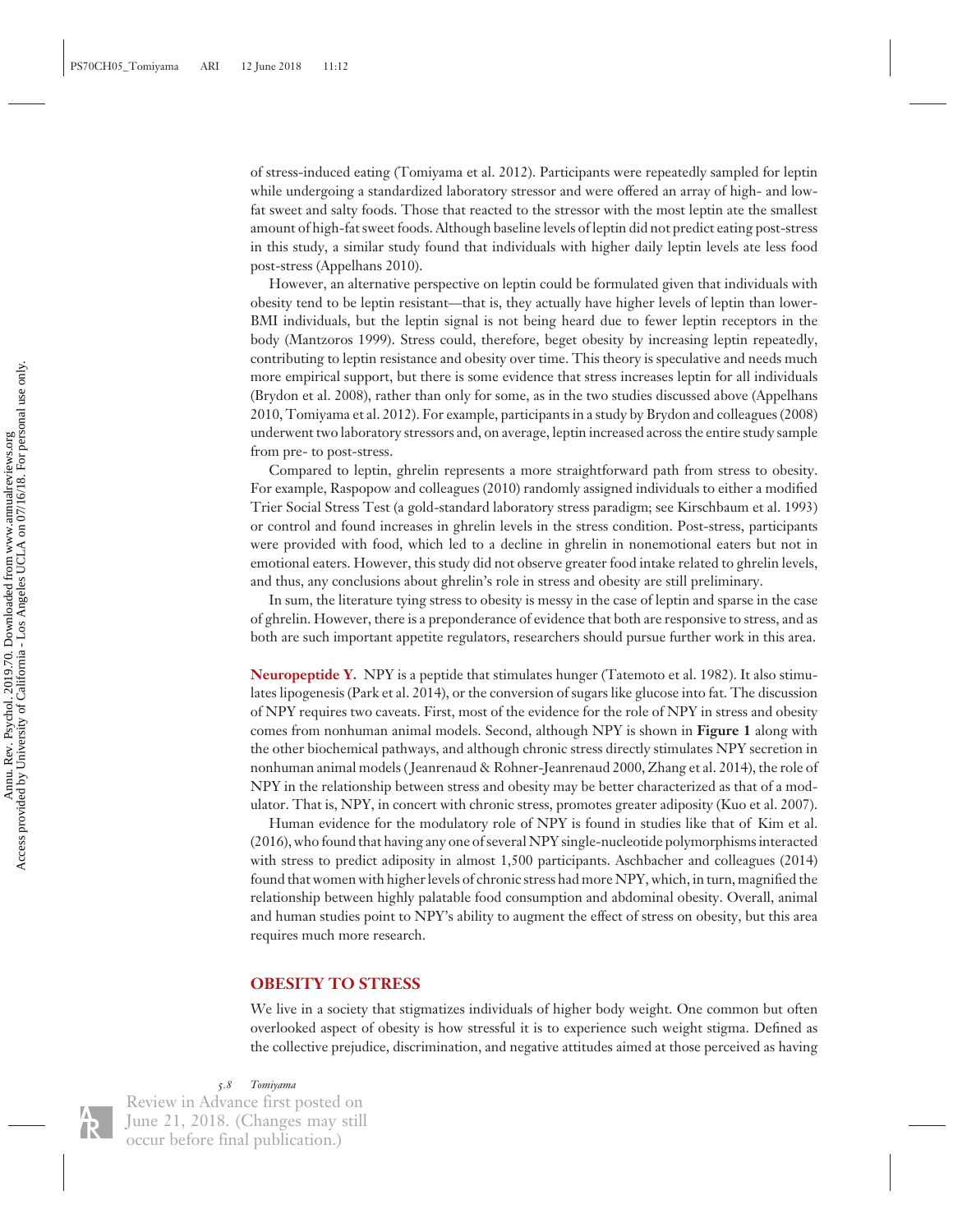too heavy a body (Tomiyama 2014), weight stigma is pervasive. Weight stigma has been documented in every corner of society, including media, employment, healthcare, and interpersonal and educational settings (Puhl & Heuer 2009).

Facing such ubiquitous stigma, heavier individuals are at risk for experiencing stress and its resulting cascade of negative consequences. Dickerson & Kemeny's (2004) social self-preservation model stipulates that, of the myriad stressors that we encounter throughout our lives, it is those that are social and evaluative in nature that most engage the HPA axis. Given our strongly antifat culture, weight stigma can be described by both of these characterizations. Thus, obesity can elicit feelings of social–evaluative threat and trigger HPA-mediated obesogenic processes (Tomiyama 2014). Another theoretical perspective is that of Hunger and colleagues (2015), who use the term weight-based social identity threat to capture the psychological experience of holding a socially devalued identity. This type of threat, they theorize, triggers emotional, physiological, and behavioral consequences, many of which cause weight gain (Hunger et al. 2015, Major et al. 2018).

Indeed, a now substantial body of evidence shows support for the stressful and obesogenic nature of weight stigma. Studies randomly assigning participants to experience weight stigma or not have found that weight stigma elicits stress and negative emotions (Major et al. 2012, Schvey et al. 2014). The weight stigma manipulations used were giving a speech about being a good dating partner, with the weight stigma group videotaped and the control group audiotaped (Major et al. 2012), and watching a video of stigmatizing television and movie clips (Schvey et al. 2014). Thus, empirical data support the theoretical assertion that weight stigma is stressful.

In terms of the model in **Figure 1**, weight stigma has also been shown to affect the different pathways leading from stress to obesity. In terms of cognitive processes, the study by Major et al. (2012) described above found that those in the weight stigma condition had lower executive function, as indexed by performance on the Stroop task. In a different study, Major and colleagues (2014) randomly assigned participants to read mock *New York Times* articles either titled "Lose Weight or Lose Your Job" in the stigma condition or "Quit Smoking or Lose Your Job" in the control condition. They found that experiencing weight stigma caused lower diet self-efficacy than was found for the controls (Major et al. 2014). Major et al.'s study, as well as a different study by Schvey et al. (2011) also using the stigmatizing video clip paradigm, found that participants randomly assigned to the weight stigma condition had higher calorie consumption compared to controls, particularly in those who were or perceived themselves to be overweight. Furthermore, survey studies find a link between weight stigma and binge eating (Durso et al. 2012, Neumark-Sztainer et al. 2002, Wott & Carels 2010), as well as counterproductive dieting behaviors (Haines 2006, Neumark-Sztainer et al. 2002). Lastly, there is survey evidence that links weight stigma to exercise avoidance or decreased physical activity (Vartanian & Shaprow 2008, Wott & Carels 2010).

In terms of physiological pathways, weight stigma has been shown to affect cortisol reactivity (Himmelstein et al. 2015, Schvey et al. 2014). In Himmelstein et al.'s (2015) study, participants in the weight stigma condition were excluded from a group shopping activity because they were not the "right size and shape" to fit into the clothes. Compared to controls, weight stigma participants had higher cortisol levels after exposure to the manipulation, particularly if they self-identified as being heavy. Interestingly, many of those who self-identified as heavy were not overweight or obese by BMI standards, indicating that weight stigma processes can affect even those who do not have objectively high BMI.

Whether weight stigma affects sleep duration remains to be seen. Moreover, with the exception of the HPA axis, researchers have not examined physiological and biochemical processes involved in weight stigma. These areas would be fruitful pursuits for future weight stigma science.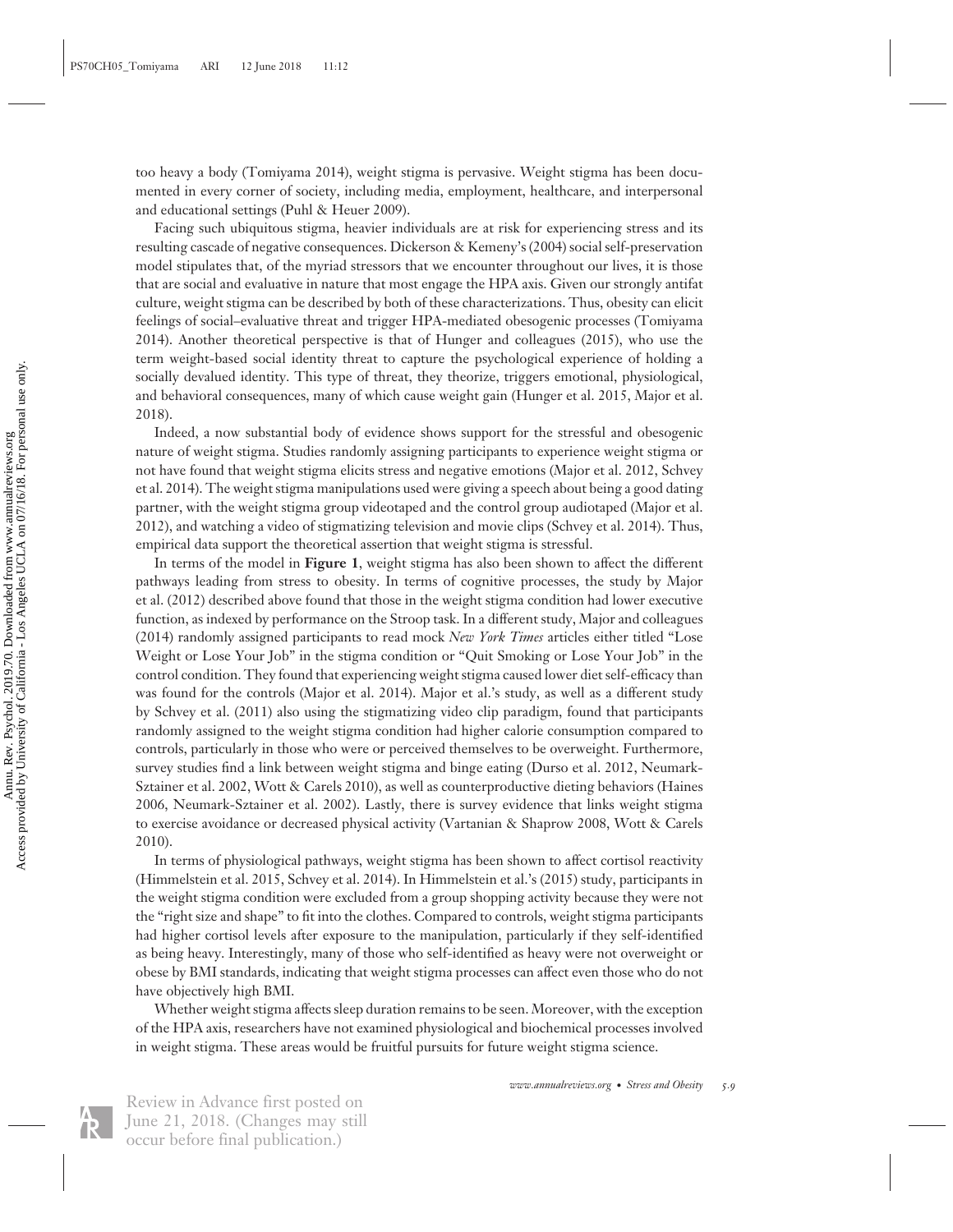In addition to the social self-preservation model (Dickerson & Kemeny 2004) and weightbased social identity threat perspectives (Hunger et al. 2015) discussed above, another interesting theoretical aspect of weight stigma is that it need not even be consciously perceived to trigger obesogenic processes (Brewis 2011, Major et al. 2018). Through discrimination in employment and education, heavier individuals can be tracked into lower socioeconomic status (SES) positions. Weight discrimination has been documented at all parts of the employment cycle, from hiring to promotion to firing (Roehling et al. 2007), and heavier individuals, particularly women, are subject to discrimination in the education sphere. For example, parents provide less financial support for their higher- than for their lower-BMI daughters (Crandall 1995), and heavier women are less likely to go to or graduate from college (Cohen et al. 2013). Lower SES is linked to greater likelihood of obesity (Wang & Beydoun 2007), likely through multiple pathways. For example, lower-SES individuals and the neighborhoods in which they live have less access to healthy foods and more access to unhealthy foods (Carroll-Scott et al. 2013). Lower-SES neighborhoods also have fewer safe options for physical activity (Carroll-Scott et al. 2013). Finally, low SES is itself a stressful state (Cohen et al. 2006).

Given the extent of the evidence reviewed above, it is not surprising that studies find that weight stigma predicts future weight gain and likelihood of obesity. This has been replicated in multiple national longitudinal studies ( Jackson et al. 2014, Sutin & Terracciano 2013) and in data from adolescents documenting the emergence of obesity, as well (Hunger & Tomiyama 2014).

Thus, the evidence shows that a vicious cycle may be at play, whereby stress begets obesity, which begets stress, and so on. This positive feedback loop may be one reason why obesity rates remain high in the United States (Hales et al. 2017). Moreover, the corpus of evidence supporting weight stigma's obesogenic effects has important implications for public health and public policy. Some prominent health policy scholars and medical ethicists have lobbied for increasing weight stigma to motivate individuals to lose weight (e.g., Callahan 2013). Based on the available data, it is clear that this would be a counterproductive policy direction.

## **CONCLUSIONS**

Stress and obesity are connected through multiple interacting pathways that span cognition, behavior, physiology, and biochemistry. Research in this area is important because it targets two major challenges, stress and obesity, that are highly prevalent in society today. This review has described ten pathways. Which among these is the ripest for intervention?

Intervention efforts are already underway that target stress-induced eating (e.g., Katterman et al. 2014). For example, Daubenmeier and colleagues (2011) tested a 4-month mindfulnessbased stress eating intervention and found that reductions in perceived stress and cortisol were associated with lower visceral obesity in the treatment group. However, stress-induced eating may be difficult to eliminate because food is accessible and eating is pleasurable. Indeed, in the Daubenmeier et al. study, the intervention itself did not appear to be effective, as there was no main effect of intervention on the primary endpoint of abdominal obesity.

Moreover, stress-induced eating may be difficult to eradicate because it seems to actually work—that is, engaging in stress-induced eating has been shown to reduce physiological stress at every step of the HPA axis and to reduce behavioral indications of stress in rodent models (Dallman et al. 2005). Some human data also indicate that stress-induced eating functions to dampen psychological (Finch & Tomiyama 2015) and physiological stress (Tomiyama et al. 2011, Tryon et al. 2013, van Strien et al. 2013). Thus, the limited efficacy of current stress-induced eating interventions, paired with the apparent importance of this behavior as a stress-dampening coping strategy, indicate that, perhaps, eating poses a challenging intervention target.

## *5.10 Tomiyama*

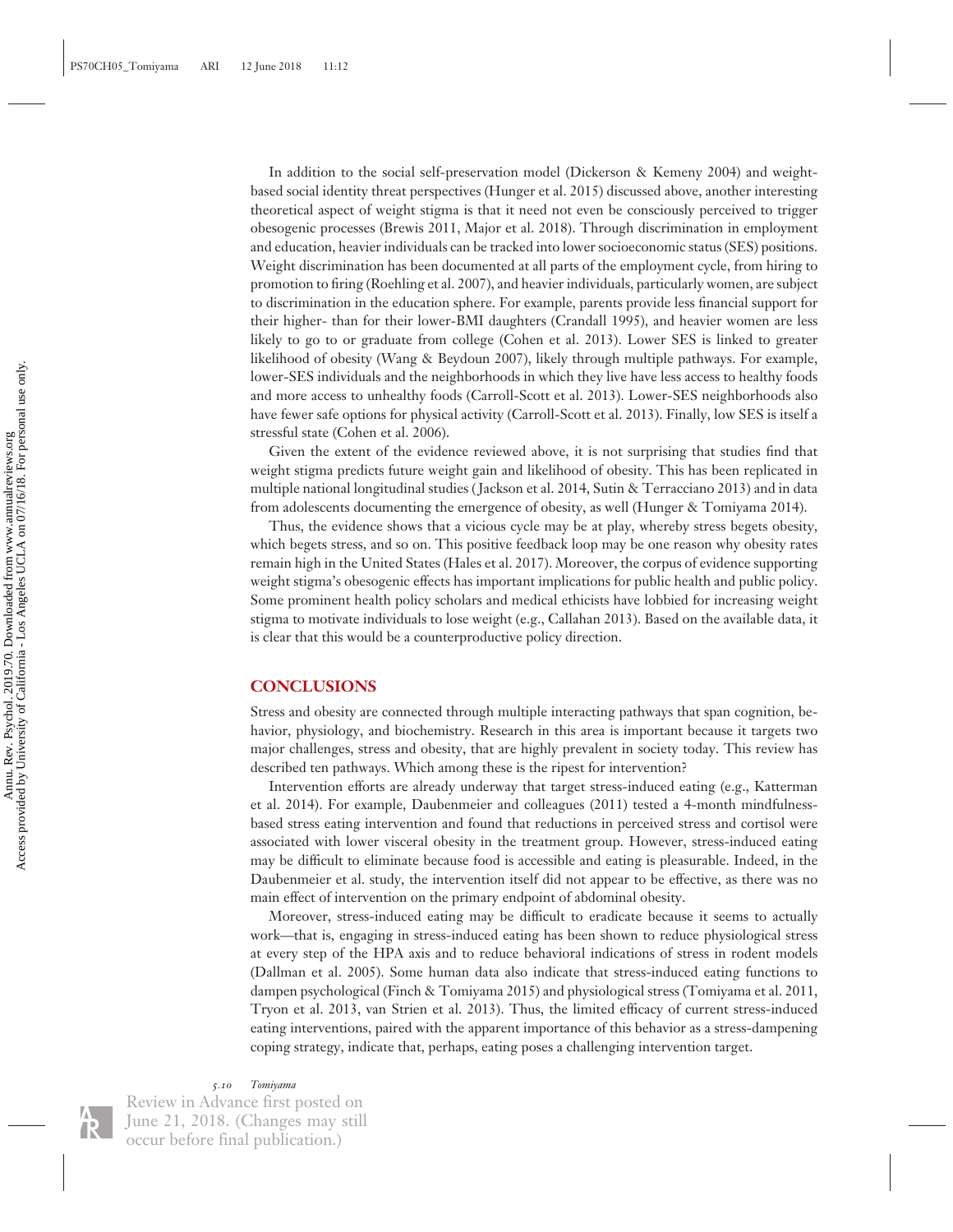What, then, should be targeted? Although biomedical researchers are targeting physiological and biochemical pathways to eliminate obesity, it is difficult to imagine using pharmaceutical interventions to specifically cut short the negative effects of stress. That leaves physical activity and sleep, and both are amenable to intervention (Conn et al. 2011, Irwin et al. 2017).

However, if the model pictured in **Figure 1** is truly a causal model, then the most logical intervention target would be stress itself. Particularly because of the interrelated nature of the many pathways, targeting stress as the upstream causal factor would be efficacious and efficient. Doing so could also ameliorate the stress resulting from weight stigma, interfering with the feedback loop of stress to obesity to stigma to stress.

Intervening on stress seems like a straightforward conclusion based on the discussion provided in this article, but it is unconventional from a public health policy standpoint. Current public policy efforts to prevent and treat obesity focus mainly on decreasing energy intake and increasing energy expenditure (Segal et al. 2017). Of course, stress is not the only factor involved in obesity many genetic and environmental causes contribute to it. However, combatting stress is currently not even part of the conversation for obesity prevention and treatment. Given the high prevalence of obesity and associated metabolic disease (Am. Heart Assoc. 2016), we are in need of new approaches. The many interacting pathways from stress to obesity make stress a promising target to prevent obesity and improve health.

## **DISCLOSURE STATEMENT**

The author is not aware of any affiliations, memberships, funding, or financial holdings that might be perceived as affecting the objectivity of this review.

## **ACKNOWLEDGMENTS**

This work was supported by National Science Foundation CAREER Award grant 1454735. The author also thanks the members of the University of California, Los Angeles Dieting, Stress, and Health (DiSH) Lab for their comments on a version of this article.

#### **LITERATURE CITED**

Adam TC, Epel ES. 2007. Stress, eating and the reward system. *Physiol. Behav.* 91(4):449–58

- Akerstedt T, Kecklund G, Axelsson J. 2007. Impaired sleep after bedtime stress and worries. Biol. Psychol. 76(3):170–73
- Alcock J, Maley CC, Aktipis CA. 2014. Is eating behavior manipulated by the gastrointestinal microbiota? Evolutionary pressures and potential mechanisms. *BioEssays* 36:940–49
- Am. Heart Assoc. 2016. *Why metabolic syndrome matters*. Rep., Am. Heart Assoc., Dallas, TX. **[https://](https://www.heart.org/HEARTORG/Conditions/More/MetabolicSyndrome/Why-Metabolic-Syndrome-Matters_UCM_301922_Article.jsp) [www.heart.org/HEARTORG/Conditions/More/MetabolicSyndrome/Why-Metabolic-Syndrome-](https://www.heart.org/HEARTORG/Conditions/More/MetabolicSyndrome/Why-Metabolic-Syndrome-Matters_UCM_301922_Article.jsp)[Matters\\_UCM\\_301922\\_Article.jsp](https://www.heart.org/HEARTORG/Conditions/More/MetabolicSyndrome/Why-Metabolic-Syndrome-Matters_UCM_301922_Article.jsp)**
- Am. Psychol. Assoc. 2012. *Stress in AmericaTM: our health at risk*. Rep., Am. Psychol. Assoc., Washington, DC. **<http://www.apa.org/news/press/releases/stress/2011/final-2011.pdf>**
- Am. Psychol. Assoc. 2017. *Stress in America: the state of our nation*. Rep., Am. Psychol. Assoc., Washington, DC. **<http://www.apa.org/news/press/releases/stress/2017/state-nation.pdf>**
- Appelhans BM. 2010. Circulating leptin moderates the effect of stress on snack intake independent of body mass. *Eat. Behav.* 11(3):152–55
- Aschbacher K, Kornfeld S, Picard M, Puterman E, Havel PJ, et al. 2014. Chronic stress increases vulnerability to diet-related abdominal fat, oxidative stress, and metabolic risk. *Psychoneuroendocrinology* 46:14–22

Avena NM. 2010. The study of food addiction using animal models of binge eating. *Appetite* 55(3):734–37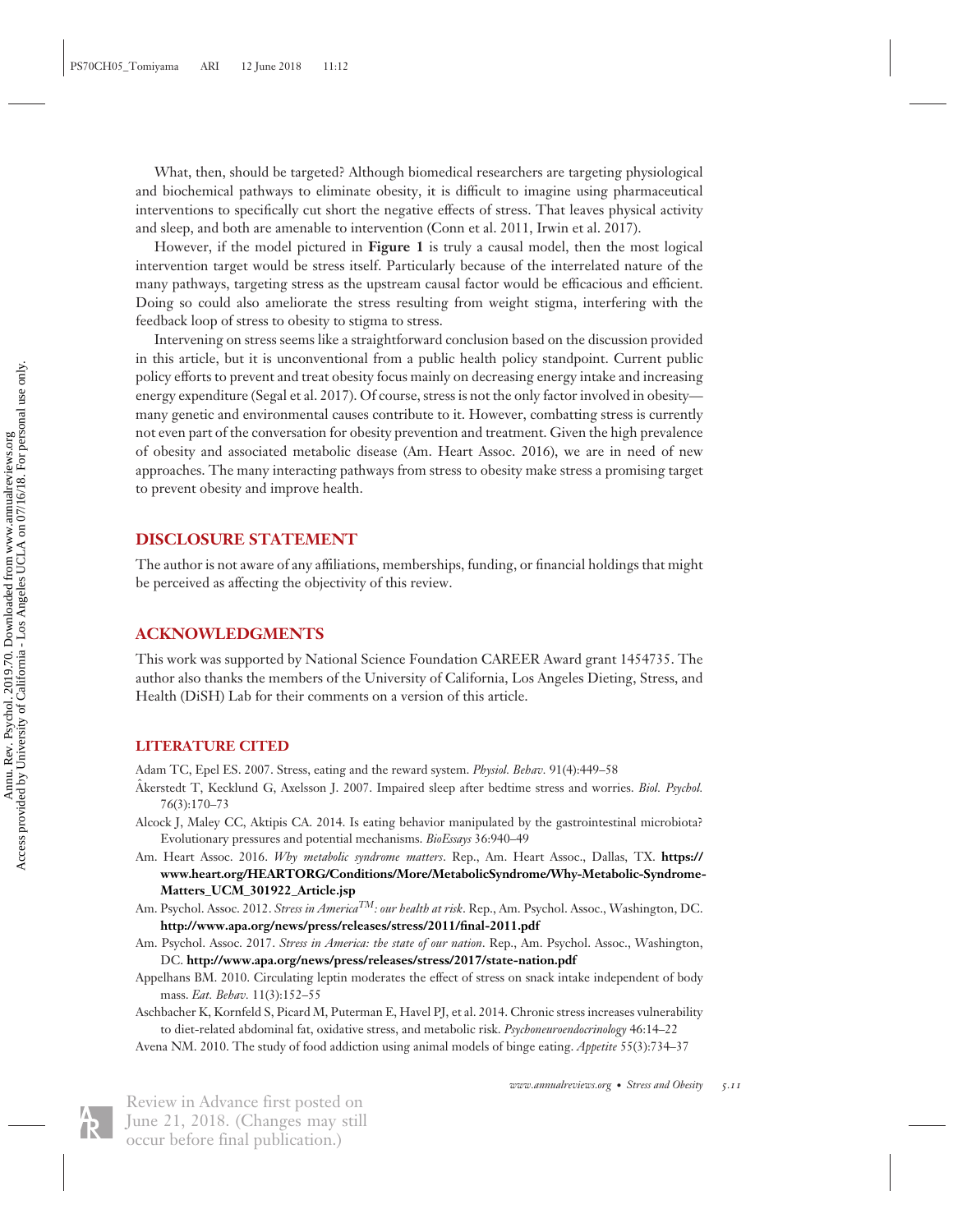Bäckhed F, Ding H, Wang T, Hooper LV, Koh GY, et al. 2004. The gut microbiota as an environmental factor that regulates fat storage. *PNAS* 101(44):15718–23

Baum A. 1990. Stress, intrusive imagery, and chronic distress. *Health Psychol*. 9(6):653–75

Bell CG, Walley AJ, Froguel P. 2005. The genetics of human obesity. *Nat. Rev. Genet.* 6(3):221–34

Bercik P, Denou E, Collins J, Jackson W, Lu J, et al. 2011. The intestinal microbiota affect central levels of brain-derived neurotropic factor and behavior in mice. *Gastroenterology* 141(2):599–609

- Berridge KC, Ho C-Y, Richard JM, DiFeliceantonio AG. 2010. The tempted brain eats: pleasure and desire circuits in obesity and eating disorders. *Brain Res*. 1350:43–64
- Björntorp P. 2001. Do stress reactions cause abdominal obesity and comorbidities? Obes. Rev. 2(2):73–86
- Björntorp P, Rosmond R. 2000. The metabolic syndrome: a neuroendocrine disorder? *Br. J. Nutr.* 83(S1):S49– 57
- Block JP, He Y, Zaslavsky AM, Ding L, Ayanian JZ. 2009. Psychosocial stress and change in weight among US adults. *Am. J. Epidemiol.* 170(2):181–92

Brewis AA. 2011. *Obesity: Cultural and Biocultural Perspectives*. New Brunswick, NJ: Rutgers Univ. Press

Brewis AA, Wutich A, Falletta-Cowden A, Rodriguez-Soto I. 2011. Body norms and fat stigma in global perspective. *Curr. Anthropol.* 52(2):269–76

Brydon L, Wright CE, O'Donnell K, Zachary I, Wardle J, Steptoe A. 2008. Stress-induced cytokine responses and central adiposity in young women. *Int. J. Obes.*, 32(3):443–50

Callahan D. 2013. Obesity: chasing an elusive epidemic. *Hastings Cent. Rep.* 43(1):34–40

- Cappuccio FP, Taggart FM, Kandala N-B, Currie A, Peile E, et al. 2008. Meta-analysis of short sleep duration and obesity in children and adults. *Sleep* 31(5):619–26
- Carroll-Scott A, Gilstad-Hayden K, Rosenthal L, Peters SM, McCaslin C, et al. 2013. Disentangling neighborhood contextual associations with child body mass index, diet, and physical activity: the role of built, socioeconomic, and social environments. *Soc. Sci. Med.* 95:106–14
- Cohen AK, Rai M, Rehkopf DH, Abrams B. 2013. Educational attainment and obesity: a systematic review. *Obes. Rev.* 14:989–1005
- Cohen S, Doyle WJ, Baum A. 2006. Socioeconomic status is associated with stress hormones. *Psychosom. Med.* 68(3):414–20
- Conn VS, Hafdahl AR, Mehr DR. 2011. Interventions to increase physical activity among healthy adults: meta-analysis of outcomes. *Am. J. Public Health* 101(4):751–58
- Cottone P, Sabino V, Roberto M, Bajo M, Pockros L, et al. 2009. CRF system recruitment mediates dark side of compulsive eating. *PNAS* 106(47):20016–20
- Crandall CS. 1995. Do parents discriminate against their heavyweight daughters? *Personal. Soc. Psychol. Bull.* 21(7):724–35
- Dallman MF. 2010. Stress-induced obesity and the emotional nervous system. *Trends Endocrinol. Metab.* 21:159–65
- Dallman MF, Pecoraro N, Akana SF, la Fleur SE, Gomez F, et al. 2003. Chronic stress and obesity: a new view of "comfort food." *PNAS* 100(20):11696–701
- Dallman MF, Pecoraro NC, la Fleur SE. 2005. Chronic stress and comfort foods: self-medication and abdominal obesity. *Brain Behav. Immun.* 19:275–80
- Daubenmier J, Kristeller J, Hecht FM, Maninger N, Kuwata M, et al. 2011. Mindfulness intervention for stress eating to reduce cortisol and abdominal fat among overweight and obese women: an exploratory randomized controlled study. *J. Obes.* 2011:651936
- Despres JP, Lemieux I, Prud'homme D. 2001. Treatment of obesity: need to focus on high risk abdominally ´ obese patients. *BMJ* 322(7288):716–20
- Dickerson SS, KemenyME. 2004. Acute stressors and cortisol responses: a theoretical integration and synthesis of laboratory research. *Psychol. Bull.* 130:355–91
- Dickson SL, Egecioglu E, Landgren S, Skibicka KP, Engel JA, Jerlhag E. 2011. The role of the central ghrelin system in reward from food and chemical drugs. *Mol. Cell. Endocrinol.* 340:80–87
- Dinges DF, Pack F, Williams K, Gillen KA, Powell JW, et al. 1997. Cumulative sleepiness, mood disturbance, and psychomotor vigilance performance decrements during a week of sleep restricted to 4–5 hours per night. *Sleep* 20(4):267–77

## *5.12 Tomiyama*

Review in Advance first posted on June 21, 2018. (Changes may still

occur before final publication.)

 Access provided by University of California - Los Angeles UCLA on 07/16/18. For personal use only. Annu. Rev. Psychol. 2019.70. Downloaded from www.annualreviews.org<br>Access provided by University of California - Los Angeles UCLA on 07/16/18. For personal use only. Annu. Rev. Psychol. 2019.70. Downloaded from www.annualreviews.org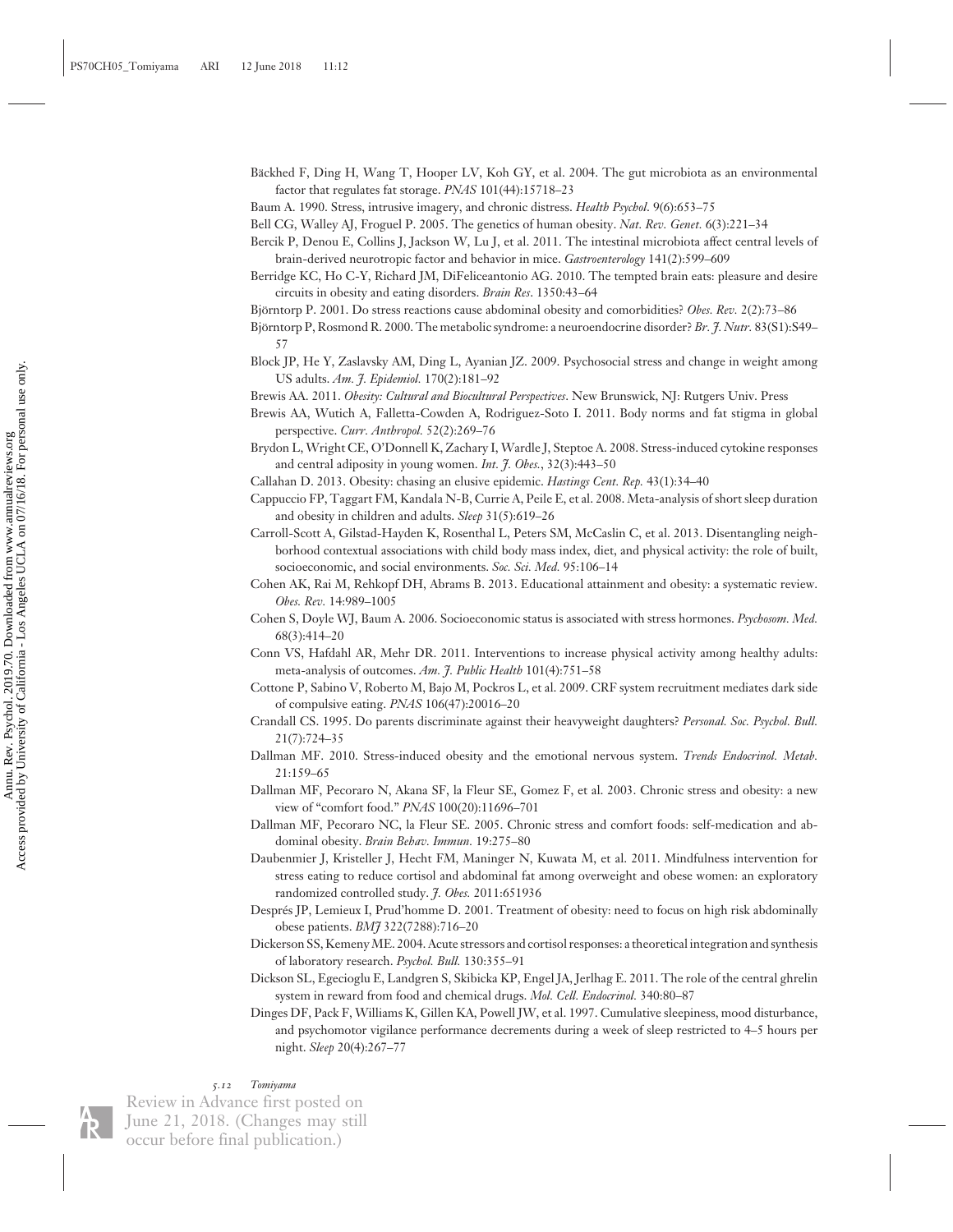- Duca FA, Swartz TD, Sakar Y, Covasa M. 2012. Increased oral detection, but decreased intestinal signaling for fats in mice lacking gut microbiota. *PLOS ONE* 7(6):e39748
- Durso LE, Latner JD, Hayashi K. 2012. Perceived discrimination is associated with binge eating in a community sample of non-overweight, overweight, and obese adults. *Obes. Facts* 5(6):869–80
- Epel ES, Lapidus R, McEwen B, Brownell K. 2001. Stress may add bite to appetite in women: a laboratory study of stress-induced cortisol and eating behavior. *Psychoneuroendocrinology* 26(1):37–49
- Evans GW, Fuller-Rowell TE, Doan SN. 2012. Childhood cumulative risk and obesity: the mediating role of self-regulatory ability. *Pediatrics* 129(1):e68–73
- Fetissov SO, Hamze Sinno M, Coëffier M, Bole-Feysot C, Ducrotté P, et al. 2008. Autoantibodies against appetite-regulating peptide hormones and neuropeptides: putative modulation by gut microflora. *Nutrition* 24(4):348–59
- Finch LE, Tomiyama AJ. 2015. Comfort eating, psychological stress, and depressive symptoms in young adult women. *Appetite* 95:239–44
- Foster JA, Rinaman L, Cryan JF. 2017. Stress and the gut-brain axis: regulation by the microbiome. *Neurobiol. Stress* 7:124–36
- Fraser R, Ingram MC, Anderson NH, Morrison C, Davies E, Connell JMC. 1999. Cortisol effects on body mass, blood pressure, and cholesterol in the general population. *Hypertension* 33(6):1364–68
- Galley JD, Nelson MC, Yu Z, Dowd SE, Walter J, et al. 2014. Exposure to a social stressor disrupts the community structure of the colonic mucosa-associated microbiota. *BMC Microbiol*. 14(1):189
- Golubeva AV, Crampton S, Desbonnet L, Edge D, O'Sullivan O, et al. 2015. Prenatal stress-induced alterations in major physiological systems correlate with gut microbiota composition in adulthood. *Psychoneuroendocrinology* 60:58–74
- Haines J. 2006. Weight teasing and disordered eating behaviors in adolescents: longitudinal findings from Project EAT (Eating Among Teens). *Pediatrics* 117(2):e209–15
- Hales CM, Carroll MD, Fryar CD, Ogden CL. 2017. *Prevalence of obesity among adults and youth: United States, 2015–2016*. Data Brief 288, Nat. Cent. Health Stat., Cen. Dis. Control Prev., Atlanta, GA
- Heatherton TF. 2011. Neuroscience of self and self-regulation. *Annu. Rev. Psychol.* 62:363–90
- Himmelstein MS, Incollingo Belsky AC, Tomiyama AJ. 2015. The weight of stigma: cortisol reactivity to manipulated weight stigma. *Obesity* 23(2):368–74
- Hunger JM, Major B, Blodorn A, Miller CT. 2015.Weighed down by stigma: how weight-based social identity threat contributes to weight gain and poor health. *Soc. Personal. Psychol. Compass* 9(6):255–68
- Hunger JM, Tomiyama AJ. 2014. Weight labeling and obesity. *JAMA Pediatr*. 168(6):579–80
- Irwin MR, Olmstead R, Carrillo C, Sadeghi N, Nicassio P, et al. 2017. Tai Chi Chih compared with cognitive behavioral therapy for the treatment of insomnia in survivors of breast cancer: a randomized, partially blinded, noninferiority trial. *J. Clin. Oncol.* 35(23):2656–65
- Jackson SE, Beeken RJ, Wardle J. 2014. Perceived weight discrimination and changes in weight, waist circumference, and weight status. *Obesity* 22:2485–88
- Jeanrenaud B, Rohner-Jeanrenaud F. 2000. CNS-periphery relationships and body weight homeostasis: influence of the glucocorticoid status. *Int. J. Obes.* 24(S2):S74–76
- Jéquier E. 2002. Leptin signaling, adiposity, and energy balance. *Ann. N. Y. Acad. Sci.* 967:379–88
- Johnson EO, Kamilaris TC, Carter CS, Calogero AE, Gold PW, Chrousos GP. 1996. The biobehavioral consequences of psychogenic stress in a small, social primate (*Callithrix jacchus jacchus*). *Biol. Psychiatry* 40(5):317–37
- Kadooka Y, Sato M, Imaizumi K, Ogawa A, Ikuyama K, et al. 2010. Regulation of abdominal adiposity by probiotics (*Lactobacillus gasseri* SBT2055) in adults with obese tendencies in a randomized controlled trial. *Eur. J. Clin. Nutr.* 64(6):636–43
- Katterman SN, Kleinman BM, Hood MM, Nackers LM, Corsica JA. 2014. Mindfulness meditation as an intervention for binge eating, emotional eating, and weight loss: a systematic review. *Eat. Behav.* 15:197– 204
- Kelly JR, Allen AP, Temko A, Hutch W, Kennedy PJ, et al. 2017. Lost in translation? The potential psychobiotic *Lactobacillus rhamnosus* ( JB-1) fails to modulate stress or cognitive performance in healthy male subjects. *Brain Behav. Immun.* 61:50–59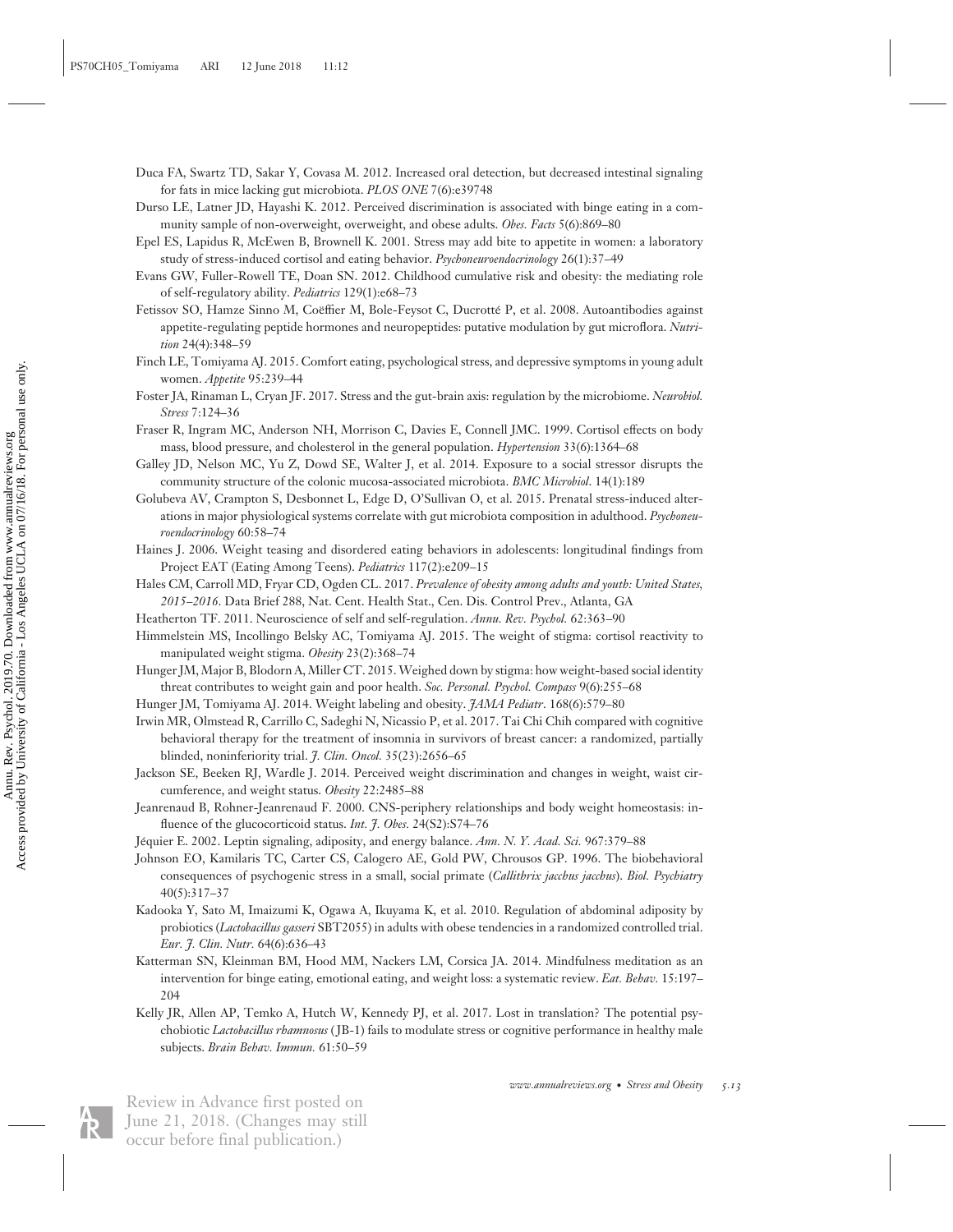- Kim H-J, Min K-B, Min J-Y. 2016. Neuropeptide Y gene-by-psychosocial stress interaction effect is associated with obesity in a Korean population. *Psychoneuroendocrinology* 69:10–15
- Kirschbaum C, Pirke K-M, Hellhammer DH. 1993. The "Trier Social Stress Test:" a tool for investigating psychobiological stress responses in a laboratory setting. *Neuropsychobiology* 28:76–81
- Kuo LE, Kitlinska JB, Tilan JU, Li L, Baker SB, et al. 2007. Neuropeptide Y acts directly in the periphery on fat tissue and mediates stress-induced obesity and metabolic syndrome. *Nat. Med.* 13(7):803–11
- Lemmens SG, Rutters F, Born JM, Westerterp-Plantenga MS. 2011. Stress augments food "wanting" and energy intake in visceral overweight subjects in the absence of hunger. *Physiol. Behav.* 103(2):157–63
- Liston C, McEwen BS, Casey BJ. 2009. Psychosocial stress reversibly disrupts prefrontal processing and attentional control. *PNAS* 106(3):912–17
- Lovallo W, Thomas T. 2000. Stress hormones in psychophysiological research: emotional, behavioral, and cognitive implications. In *Handbook of Psychophysiology*, ed. JT Cacioppo, LG Tassinary, GG Berntson, pp. 342–67. Cambridge, UK: Cambridge Univ. Press
- Major B, Eliezer D, Rieck H. 2012. The psychological weight of weight stigma. *Soc. Psychol. Personal. Sci.* 3(6):651–58
- Major B, Hunger JM, Bunyan DP, Miller CT. 2014. The ironic effects of weight stigma. *J. Exp. Soc. Psychol.* 51:74–80
- Major B, Tomiyama AJ, Hunger JM. 2018. The negative and bidirectional effects of weight stigma on health. In *The Oxford Handbook of Stigma, Discrimination, and Health*, ed. B Major, JF Dovidio, BG Link, pp. 499– 519. Oxford, UK: Oxford Univ. Press
- Maniam J, Morris MJ. 2012. The link between stress and feeding behaviour. *Neuropharmacology* 63:97–110
- Mantzoros CS. 1999. The role of leptin in human obesity and disease: a review of current evidence. *Ann. Intern. Med.* 130(8):671–80
- Marshall NS, Glozier N, Grunstein RR. 2008. Is sleep duration related to obesity? A critical review of the epidemiological evidence. *Sleep Med. Rev.* 12:289–98
- Moore CJ, Cunningham SA. 2012. Social position, psychological stress, and obesity: a systematic review. *J. Acad. Nutr. Diet.* 112(4):518–26
- Mouchacca J, Abbott GR, Ball K. 2013. Associations between psychological stress, eating, physical activity, sedentary behaviours and body weight among women: a longitudinal study. *BMC Public Health* 13(1):828
- Moussaoui N, Jacobs JP, Larauche M, Biraud M, Million M, et al. 2017. Chronic early-life stress in rat pups alters basal corticosterone, intestinal permeability, and fecal microbiota at weaning: influence of sex. *J. Neurogastroenterol. Motil.* 23(1):135–43
- Neumark-Sztainer D, Falkner N, Story M, Perry C, Hannan PJ, Mulert S. 2002. Weight-teasing among adolescents: correlations with weight status and disordered eating behaviors. *Int. J. Obes.* 26(1):123–31
- Ng DM, Jeffery RW. 2003. Relationships between perceived stress and health behaviors in a sample of working adults. *Health Psychol*. 22(6):638–42
- O'Connor DB, Jones F, Conner M, McMillan B, Ferguson E. 2008. Effects of daily hassles and eating style on eating behavior. *Health Psychol*. 27(Suppl. 1):S20–31
- Ogilvie RP, Patel SR. 2017. The epidemiology of sleep and obesity. *Sleep Health* 3(5):383–88
- Park S, Fujishita C, Komatsu T, Kim SE, Chiba T, et al. 2014. NPY antagonism reduces adiposity and attenuates age-related imbalance of adipose tissue metabolism. *FASEB J*. 28(12):5337–48
- Patel SR, Hu FB. 2008. Short sleep duration and weight gain: a systematic review. *Obesity* 16:643–53
- Pechtel P, Pizzagalli DA. 2011. Effects of early life stress on cognitive and affective function: an integrated review of human literature. *Psychopharmacology* 214(1):55–70
- Pecoraro N, Reyes F, Gomez F, Bhargava A, Dallman MF. 2004. Chronic stress promotes palatable feeding, which reduces signs of stress: feedforward and feedback effects of chronic stress.*Endocrinology* 145(8):3754– 62
- Perello M, Zigman JM. 2012. The role of ghrelin in reward-based eating. *Biol. Psychiatry* 72(5):347–53
- Pruessner JC, Champagne F, Meaney MJ, Dagher A. 2004. Dopamine release in response to a psychological stress in humans and its relationship to early life maternal care: a positron emission tomography study using [11C]raclopride. *J. Neurosci.* 24(11):2825–31
- Puhl RM, Andreyeva T, Brownell KD. 2008. Perceptions of weight discrimination: prevalence and comparison to race and gender discrimination in America. *Int. J. Obes.* 32(6):992–1000

#### *5.14 Tomiyama*

Review in Advance first posted on June 21, 2018. (Changes may still occur before final publication.)

 Access provided by University of California - Los Angeles UCLA on 07/16/18. For personal use only. Annu. Rev. Psychol. 2019.70. Downloaded from www.annualreviews.org<br>Access provided by University of California - Los Angeles UCLA on 07/16/18. For personal use only. Annu. Rev. Psychol. 2019.70. Downloaded from www.annualreviews.org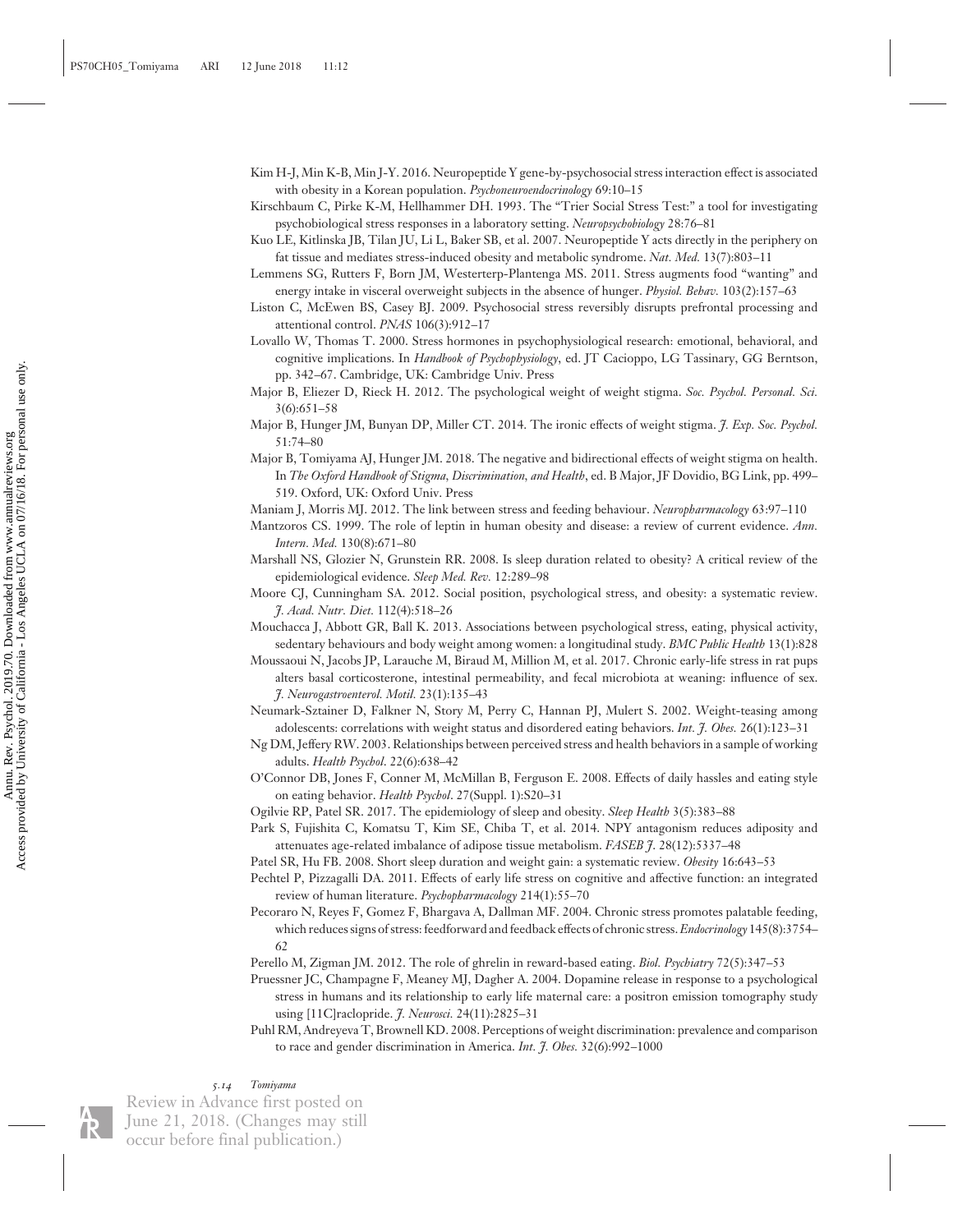Puhl RM, Heuer CA. 2009. The stigma of obesity: a review and update. *Obesity* 17(5):941–64

- Raio CM, Orederu TA, Palazzolo L, Shurick AA, Phelps EA. 2013. Cognitive emotion regulation fails the stress test. *PNAS* 110(37):15139–44
- Raspopow K, Abizaid A, Matheson K, Anisman H. 2010. Psychosocial stressor effects on cortisol and ghrelin in emotional and non-emotional eaters: influence of anger and shame. *Horm. Behav.* 58(4):677–84
- Roehling MV, Roehling PV, Pichler S. 2007. The relationship between body weight and perceived weightrelated employment discrimination: the role of sex and race. *J. Vocat. Behav.* 71(2):300–18
- Rosmond R, Dallman MF, Björntorp P. 1998. Stress-related cortisol secretion in men: relationships with abdominal obesity and endocrine, metabolic and hemodynamic abnormalities. *J. Clin. Endocrinol. Metab.* 83(6):1853–59
- Schvey NA, Puhl RM, Brownell KD. 2011. The impact of weight stigma on caloric consumption. *Obesity* 19(10):1957–62
- Schvey NA, Puhl RM, Brownell KD. 2014. The stress of stigma: exploring the effect of weight stigma on cortisol reactivity. *Psychosom. Med.* 76(2):156–62

Schwabe L, Wolf OT. 2009. Stress prompts habit behavior in humans. *J. Neurosci.* 29(22):7191–98

- Schwartz MW, Woods SC, Porte D, Seeley RJ, Baskin DG. 2000. Central nervous system control of food intake. *Nature* 404(6778):661–71
- Segal LM, Rayburn J,Martin A. 2017.*Key obesity-prevention policies*. Rep., State Obes., Trust Am. Health/Robert Wood Johnson Found., New York/Princeton, NJ. **<https://stateofobesity.org/policy/>**
- Shaw PJ. 2005. Thermoregulatory changes. In *Sleep Deprivation: Basic Science, Physiology, and Behavior*, ed. CA Kushida, pp. 319–38. New York: Marcel Dekker
- Shibli-Rahhal A, Van Beek M, Schlechte JA. 2006. Cushing's syndrome. *Clin. Dermatol.* 24(4):260–65
- Sinha R. 2008. Chronic stress, drug use, and vulnerability to addiction. *Ann. New York Acad. Sci.* 1141:105–30 Sinha R, Jastreboff AM. 2013. Stress as a common risk factor for obesity and addiction. *Biol. Psychiatry* 73:827–
- 35
- Spahlholz J, Baer N, Konig H-H, Riedel-Heller SG, Luck-Sikorski C. 2016. Obesity and discrimination: a ¨ systematic review and meta-analysis of observational studies. *Obes. Rev.* 17(1):43–55
- Spiegel K, Leproult R, L'Hermite-Baleriaux M, Copinschi G, Penev PD, Van Cauter E. 2004a. Leptin levels ´ are dependent on sleep duration: relationships with sympathovagal balance, carbohydrate regulation, cortisol, and thyrotropin. *J. Clin. Endocrinol. Metab.* 89(11):5762–71
- Spiegel K, Tasali E, Penev P, Van Cauter E. 2004b. Brief communication: sleep curtailment in healthy young men is associated with decreased leptin levels, elevated ghrelin levels, and increased hunger and appetite. *Ann. Intern. Med.* 141(11):846–50
- Stults-Kolehmainen MA, Sinha R. 2014. The effects of stress on physical activity and exercise. *Sports Med*. 44:81–121
- Sutin AR, Terracciano A. 2013. Perceived weight discrimination and obesity. *PLOS ONE* 8(7):e70048
- Swartz TD, Duca FA, De Wouters T, Sakar Y, Covasa M. 2012. Up-regulation of intestinal type 1 taste receptor 3 and sodium glucose luminal transporter-1 expression and increased sucrose intake in mice lacking gut microbiota. *Br. J. Nutr.* 107(5):621–30
- Tataranni PA, Larson DE, Snitker S, Young JB, Flatt JP, Ravussin E. 1996. Effects of glucocorticoids on energy metabolism and food intake in humans. *Am. J. Physiol.* 271(2):E317–25
- Tatemoto K, Carlquist M, Mutt V. 1982. Neuropeptide Y: a novel brain peptide with structural similarities to peptide YY and pancreatic polypeptide. *Nature* 296(5858):659–60
- Tilders FJH, DeRuk RH, Van Dam AM, Vincent VAM, Schotanus K, Persoons JHA. 1994. Activation of the hypothalamus-pituitary-adrenal axis by bacterial endotoxins: routes and intermediate signals. *Psychoneuroendocrinology* 19:209–32
- Tomiyama AJ. 2014. Weight stigma is stressful. A review of evidence for the Cyclic Obesity/Weight-Based Stigma model. *Appetite* 82:8–15
- Tomiyama AJ, Dallman MF, Epel ES. 2011. Comfort food is comforting to those most stressed: evidence of the chronic stress response network in high stress women. *Psychoneuroendocrinology* 36(10):1513–19
- Tomiyama AJ, Schamarek I, Lustig RH, Kirschbaum C, Puterman E, et al. 2012. Leptin concentrations in response to acute stress predict subsequent intake of comfort foods. *Physiol. Behav.* 107(1):34–39